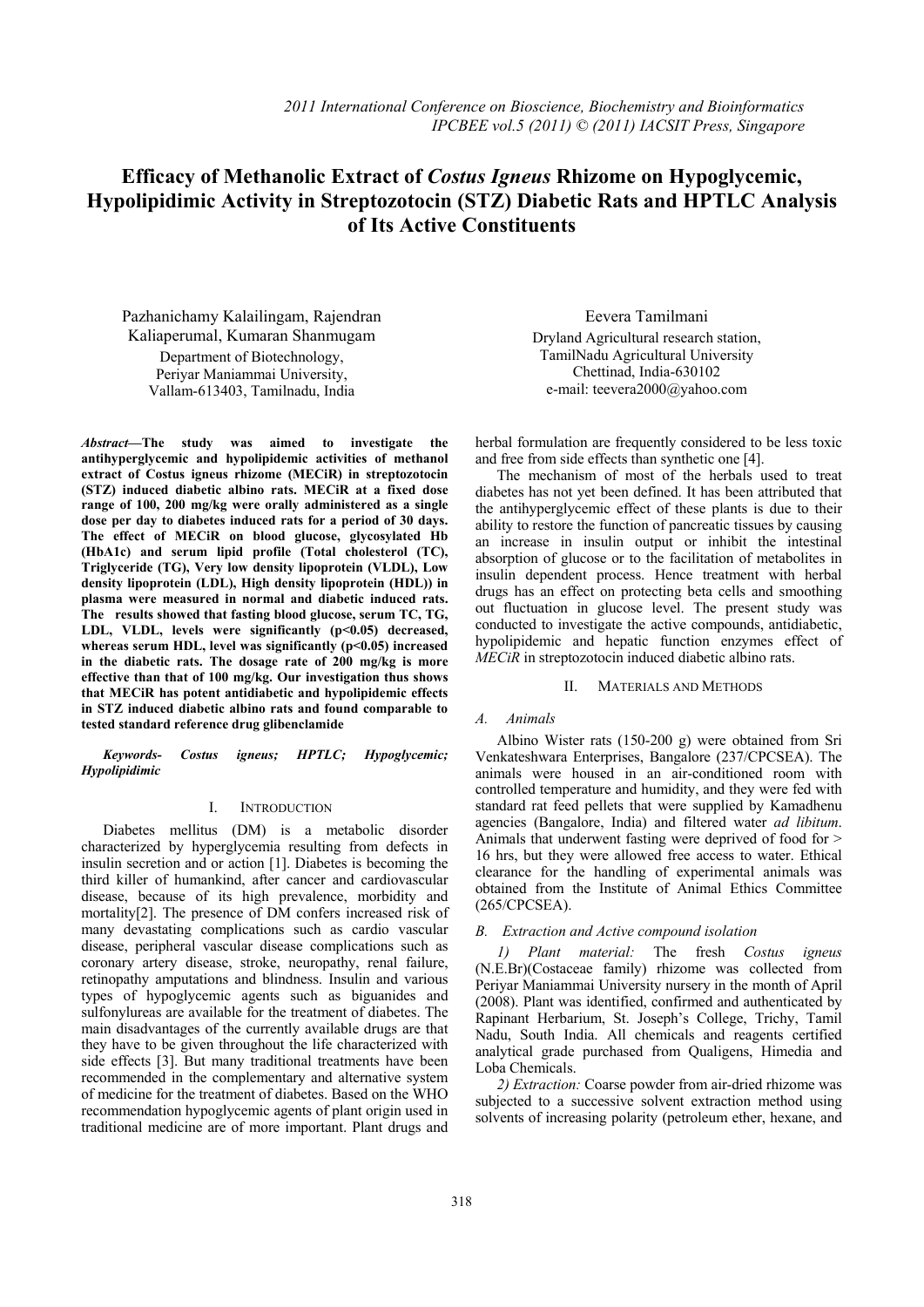methanol, followed by water). The solvents were then distilled, evaporated and vacuum dried.

*3) Phytochemical analysis:* All extracts from the rhizome of *Costus igneus* (methanol, petroleum ether, water and hexane) underwent preliminary phytochemical analysis to identify their active components. The presence or absence of different phytoconstituents, e.g., triterpenoids, steroids, alkaloids, sugars, tannins, glycosides and flavonoids were detected by Mallikharjuna method [5].

*4) Isolation and identification of Active compound:* Plant active constituents responsible for anti diabetic properties were isolated by High Performance Thin Layer Chromatography (HPTLC). Acid hydrolysis was carried out on vacuum dried concentrated ethanol extract of *Costus igneus* to liberate aglycones, if any glycosides were present. The concentrates were spotted on activated TLC plates of silica gel F 254 of 0.5 mm thickness coating. The plates (10 X 10) were developed with solvent system Toluene: Ethyl acetate: Acetic acid: methanol (2:7:0.25:0.25) to elute quercetin. The developed plates were air dried and detected by 20% antimony chloride in chloroform, which was sprayed and dried in a chromatographic oven obtained at 105 ºC for 10 min. The resolution bands were obtained and retardation factor (Rf) value were calculated.

#### *C. Antidiabetic study*

*1) Induction of diabetes mellitus in rats:* Diabetes was induced by injecting streptozotocin (STZ) (Sigma, USA) at a dose of 40mg/kg bodyweight (bw) in 0.1M cold citrate buffer of pH 4.5, interaperitoneally. STZ- injected animals exhibited severe glycosuria and hyperglycemia and rats were stabilized over a period of 7 days. On set of diabetes was confirmed in the experimental rats by measuring blood glucose concentration at 96 h after injection with STZ. The rats with blood glucose level above 250 mg/dl were considered to be diabetic and were used for the experiment. Control rats were administrated with citrate buffer (pH 4.5).

*2) Experimental design:* Animals were grouped in to five groups having six rats in each group. Group I served as a control; Group II had STZ-treated surviving diabetic rats; Group III had the STZ-induced diabetic rats treated with M*ECiR* (100mg/kg bw/day); Group IV had the STZ-induced diabetic rats treated with M*ECiR* (200mg/kg bw/day); Group V served as a positive control and received Glibenclamide (5mg/kg/bw) for 30 days by oral administration. Rats were sacrificed at the termination of the experiment i.e on the 30th day and the blood samples were collected and analyzed for selected biochemical parameters.

 At the end of the treatment, blood was collected by cardiac puncture and serum was separated by centrifugation at 2500 rpm and was used for the estimations of various parameters such as Serum glucose [6], liver glycogen, [7], HbA1c and lipid profile (Cholesterol, Triglycerides [8], Low density lipoprotein (LDL) [9], High density lipoprotein (HLD) [10] were analyzed.

The parameter values were analyzed by one way ANOVA analysis. All the results were expressed as mean  $\pm$ SD for six rats in each group and *P*<0.05 was considered as statistically significant.

#### III. RESULTS

## *A. Phytochemical analysis*

Compounds of different polarity from dried rhizome powder of *Costus igneus* were extracted using solvents. These extracts were subjected to preliminary phytochemical screening for the presence of different chemical group. Of all the extracts analyzed methanol extract was found to contain the highest number of phytochemicals such as Tannins, Saponin, Flavonoids, Terpenoids, Cardiac glycosides (Table I) and naturally occurring phenolic compound like quercetine was isolated by HPTLC (Rf 0.72) conformed to Standard quercetine  $(Rf 0.72)$  (Fig.1).



Figure 1. Isolation of quercetin from Costus igneus rhizome

## *B. Biochemical parameters*

Serum glucose, and HbA1c levels in rats in different groups (Table II) were significantly  $(p<0.05)$  higher in group II (Diabetic control) compared with group I (Normal control). On other hand the level of these parameters were significantly (p<0.05) decreased in group III (*MECiR* 100 mg/kg), IV (*MECiR* 200 mg/kg) and group V (Glibenclamide). The results suggest that *MECiR* has an antidiabetic effect but does not lead to hypoglycemic activity at the tested dose.

TABLE II. EFFECT OF SECIR ON GLUCOSE AND HBA1C LEVELS IN STZ-INDUCED DIABETIC PRODUCTIVE RATS ON THE 30TH CONSECUTIVE DAY OF ADMINISTRATION.

| <b>Groups</b>    | Glucose                         | HbA1C                            |  |
|------------------|---------------------------------|----------------------------------|--|
| Normal           | $91.55 \pm 1.269$               | $5.38 \pm 0.35$                  |  |
| Diabetic control | $285.13 \pm 1.315$ <sup>a</sup> | $7.275 \pm 0.189$ <sup>a</sup>   |  |
| MECiR (100mg/kg) | $124.5 \pm 3.5^{a,b}$           | $6.1 \pm 0.14\overline{1^{a,b}}$ |  |
| MECiR (200mg/kg) | $102.6 \pm 1.7$ <sup>b,c</sup>  | 5.37 $\pm$ 0.12 <sup>b,c</sup>   |  |
| Glibenclamide    | a,b,c,d<br>$106.5 \pm 1.291$    | $5.85 \pm 0.129^{a, b, c, d}$    |  |

Values represent mean  $\pm$  SD (n=6); comparisons between groups are as follows: a: Group I vs. Groups II, IV, V; b: Group II vs. Groups III, IV, V; c: Group III vs. Groups IV, V; d: Group IV vs. Group V. Statistical significance was considered to be  ${}^{9}p< 0.05, {}^{b}p< 0.05, {}^{c}p< 0.05, {}^{d}p< 0.05$ 

The lipid profile in control and experimental rats are depicted in Table 3**.** In STZ-induced diabetic rats (group II), there was a significant  $(p<0.05)$  increase of total cholesterol, triglycerides, LDL, VLDL and significant  $(p<0.05)$  decrease in HDL cholesterol in serum compared to normal control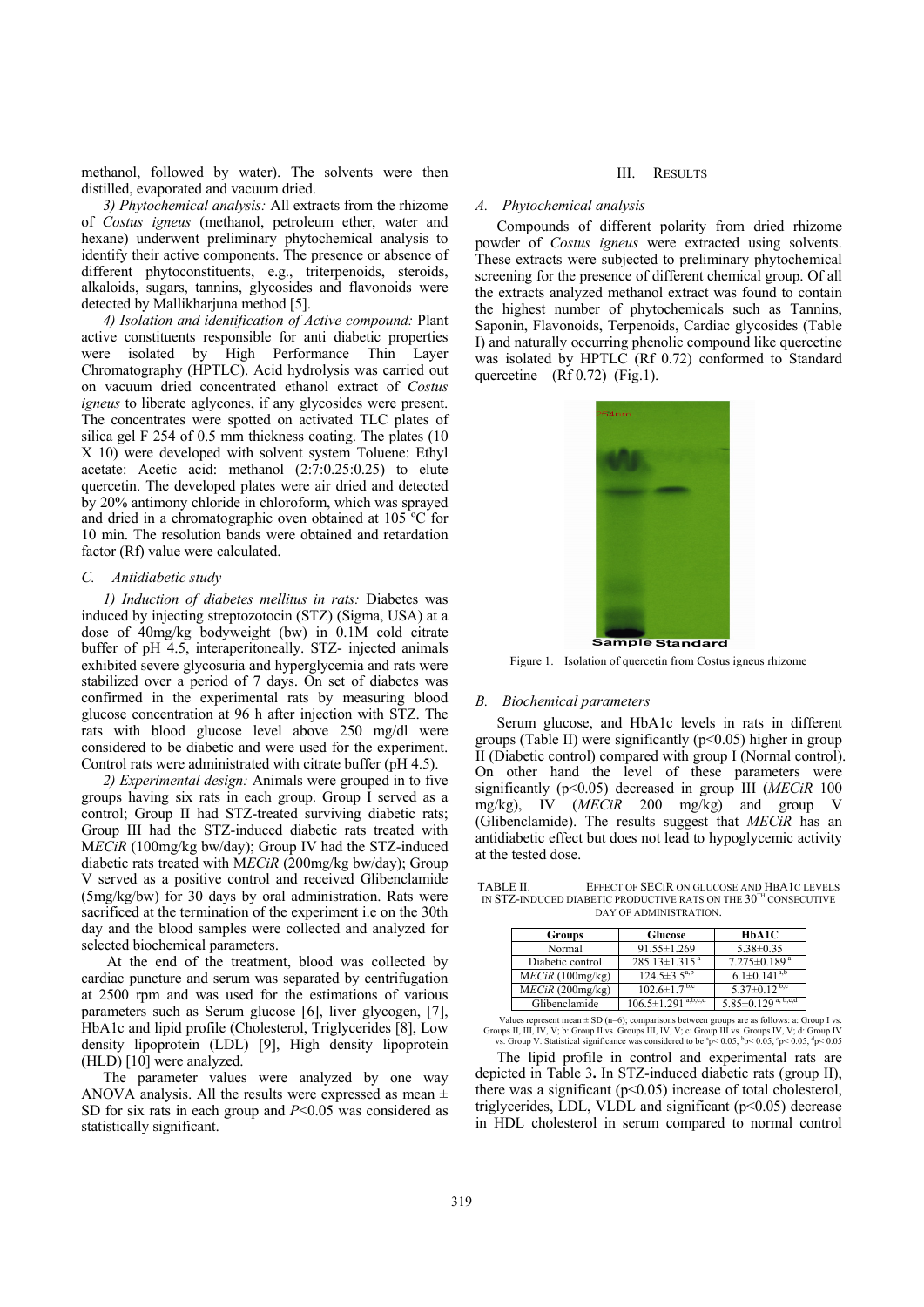(group I). Administration of *MECiR* (group III and IV) and glibenclamide (group V) for 30 days has significantly (p<0.05) lowered the high values back to normal levels of total cholesterol, triglycerides, LDL, VLDL and significantly (p<0.05) increase in HDL cholesterol. This indicates that the *MECiR* had hypolipidimic effects on lipid metabolism in diabetic induced rats.

#### IV. DISCUSSION

Diabetes mellitus is a serious chronic disease. Effective control of the blood glucose level is a key step in preventing or reversing diabetic complications and improving the quality of life in both types 1 and 2 diabetic patients [11],[12],[13]. Antihyperglycemic potency of the methanol extract of *Costus igneus* rhizome (M*ECiR*) in diabetic induced rats has been indicated here by estimation of fasting blood glucose levels, as the important basal parameter for monitoring of diabetes and the dosage of 200 mg/kg is more effective than that of 100 mg/kg. The increased level of glycosylated Hb(HbA1c) observed in diabetic induced rats might be due to decreased formation of Hb. It has been reported that in diabetic subjects the total haemoglobin level is much lower than the normal level and increased levels of HbA1c. Earlier report states that during diabetes mellitus, excess of blood glucose reacts with hemoglobin leading to the formation of HbA1c. The level of HbA1c is always monitored as a reliable index of glycemic control in diabetes [14]. Elevated levels of HbA1c and reduced levels of Hb observed in our study reveal that diabetic animals had prior high blood glucose level. Administration of *MECiR* (100, 200mg/kg bw/day) has lowered the elevated HbA1c levels to near normal level. It has already been reported that decreased liver glycogen level is due to insulin deficiency and associated glycogenolysis [15]. The possibility of restoring liver glycogen level in STZ-induced diabetic rats by the *MECiR* may be attributed to increased insulin secretion and or reactivation of glycogen synthase enzyme system. Diabetes is also associated with hyperlipidemia [16]. The levels of TC and TG have been decreased significantly in diabetic induced rat after the *MECiR* supplementation. These effects may be due to low activity of cholesterol biosynthesis enzymes and or low level of lipolysis, which are under the control of insulin [17]. The *MECiR* supplementation also results to the significant attenuation in the level of serum HDL towards the control level, which again strengthens the hypolipidemic effect of this extract. There are report that other medicinal plants have hypoglycemic and other medicinal plants have hypoglycemic and hypolipidemic effects that could prevent or be helpful in reducing the complications of lipid profile seen in some cases of diabetes in which hyperglycemia and hypercholesterolemia coexist [18].

 In present study quercetin was isolated as a active principle of *MECiR* it may contribute to the reduction in blood glucose level and also lipid profile. This correlates with the previous report Nuraliev & Avezov [19] on the effect of quercetin in decreasing the level of cholesterol VLDL and LDL levels.

#### V. CONCLUSION

The present study indicates that *MECiR* may have beneficial effects as antidiabetic and antihyperglycemic agents and also warrants further studies to isolate and characterize potent molecules for the treatment of diabetes mellitus and its lipids associated complications.

#### ACKNOWLEDGMENTS

| Authors | acknowledges                        | DBT. | New | Delhi     |
|---------|-------------------------------------|------|-----|-----------|
|         | (BT/PR10018/NNT/28/95/2007)         | for  |     | providing |
|         | financial support for this project. |      |     |           |

#### **REFERENCES**

- [1] A.F. Amos, D. Mc Carty and P. Zimmet, "The rising global burden of diabetes and its complications: Estimates and projections to the year 2010," Diabet.Med, 14,81-85,1997.
- [2] W.L. Li, H.C. Zheng, J. Bukuru and N. De kimpe, "Natural medicine used in the traditional Chinese medical system for the therapy of diabetes," J. Ethanopharmacol. 92, 1-21,2004.
- [3] E.M. Halim, "Effect of Coccinia indica and Abroma augusta on glycemia, lipid profile and on indicators of end organ damage in streptozotocin induced diabetic rats," Indian. j. Clin. Biochemistry., 18,54-63,2003.
- [4] WHO Study Report. Diabetes mellitus, WHO Tech Rep Se.r. 727,1- 113, 1985.
- [5] P. B. Mallikharjuna, L. N. Rajanna, Y. N. Seetharam, and G. K. Sharnabasappa, "Phytochemical studies of Stychnos potatorum L.- A Medicinal plant". E-Journal of Chemistry. 4(4), 510-518,2007.
- [6] P .Trinder," Enzymatic method of glucose determination in serum," Ann. Clin.

Biochem.,6, 24,1969.

- [7] S. Seifter, S. Dayton, B. Novic and E. Muntwyler, "The estimation of glycogen with anthrone reagent," Arch. Biochem, 25, 191-200,1950.
- [8] P. Fosseti and L. Prencipe, "Enzymatic determination of triglycerides," Clin. Chem., 28, 2077, 1982.
- [9] D. Steinberg, "Metabolism of lipoproteins at the cellular level in relation to atherogenesis. In lipoproteins, atherosclerosis and cornary heart disease," Elsevier. North Holnd,1(2),31-48,1981.
- [10] Arcol, "Separation of high density lipoproteins and determination of cholesterol and phospholipids bound to these fractions European Atherosclerosis Society," European Heart J., 15: 121-124,1989.
- [11] C. Abraira, J.A. Colwell, F.Q. Nuttall, C.T. Sawin, N.J Nagel and J.P Comstock, "Veterans Affairs Cooperative Study on glycemic control and complications in type II diabetes (VA CSDM). Results of the feasibility trial. Veterans Affairs Cooperative Study in Type II Diabetes," Diabetes Care, 18,1113-1123,1995.
- [12] Y. Ohkubo, H. Kishikawa, E. Araki, T. Miyata, S. Isami, and S. Motoyoshi, "Intensive insulin therapy prevents the progression of diabetic microvascular complications in Japanese patients with noninsulindependent diabetes mellitus: a randomized prospective 6-year study. Diabetes Res. Clin. Pract, 28, 103–117,1995.
- [13] R.A. DeFronzo, "Pharmacologic therapy for type 2 diabetes mellitus," Ann. Intern. Med, 131, 281–303,1999.
- [14] K.H. Gabbay, "Glycosylated hemoglobin and diabetic control," New Eng J Med, 95, 443-454,1976.
- [15] V. Vats, S.P. Yadav and J.K. Grover, "Ethanolic extract of Ocimum sanctum leaves partially attenuates streptozotocin-induced alterations in glycogen content and carbohydrate metabolism in rats," J Ethnopharmacol, 90,155-160,2004.
- [16] M. De Sereday, C. Gonzalez, D. Giorgini, B.J. DeLoredo, C. Cobenas, C. Tebone, and C. Libman, "Prevalence of diabetes, obesity,